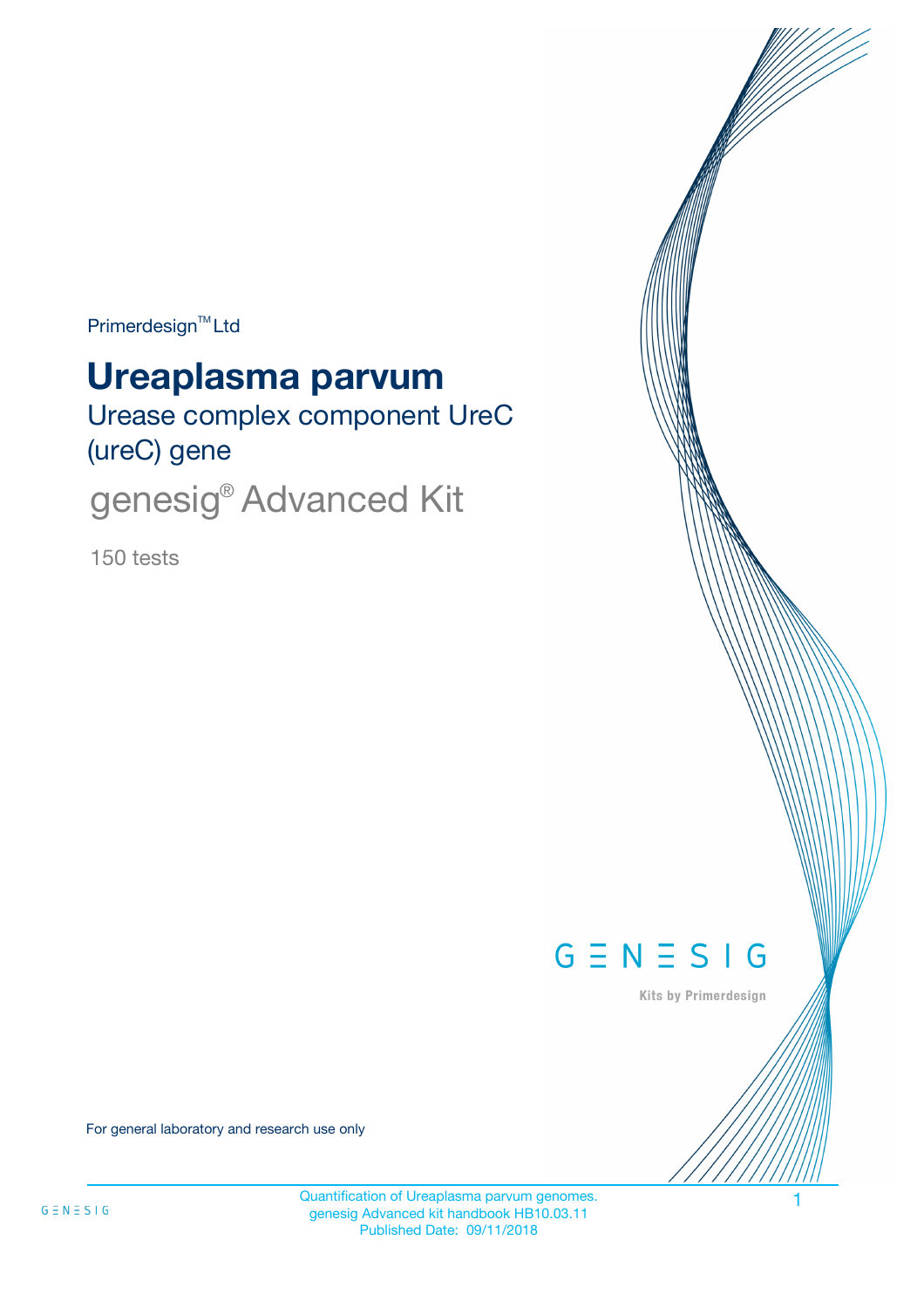## Introduction to Ureaplasma parvum

Ureaplasma parvum (formerly known as Ureaplasma urealyticum biovar 1) is a Ureaplasma which are among the most common bacteria isolated from the human urogenital tract.

Ureaplasmas can produce asymptomatic infections or disease characterized by an exaggerated inflammatory response.

Ureaplasma parvum has a circular chromosome consisting of 751,719 base pairs. The GC content is 25% which is relatively low compared to other species.

The species prefers to grow in acidic pH between 6.0-6.5. It colonizes the human urinary and genital tracts causing a variety of diseases that are discussed below.

Mutations within the 23Sr RNA and ribosomal proteins L4 and L22 have caused macrolide resistance within Ureaplasma parvum. This has allowed it to survive in environments normally hostile to other microbes such as the acidic urinary-genital tract and enabled it to be resistant to antimicrobial drugs.

Ureaplasma parvum has been categorized as a mucosal parasite living within the genitourinary tracts. It is a mycoplasma and pathogenic ureolytic mollicute which can cause male urethritis, supperative arthritis, adverse pregnancy outcomes, chorioamnionitis, surgical wound infections, neonatal meningitis, pelvic inflammatory diseases, pyelonephritis, and neonatal disease.

Ureaplasma parvum can cause infertility via placental inflammation and infection of the amniotic sac during early pregnancies. Infection of the lower lung can cause chronic lung disease in premature babies and/or bronco-pulmonary dysplasia. Lower respiratory infection can also cause infants with low birth weights leading to congenital pneumonia, meningitis, and even death.

Treatment is via a prolonged dose of antibiotic such as Doxycycline.

Nucleic Acid Testing targeting the ureC gene is a reliable method of detecting U.parvum as this is a consistent stable gene in an otherwise mutable pathogen.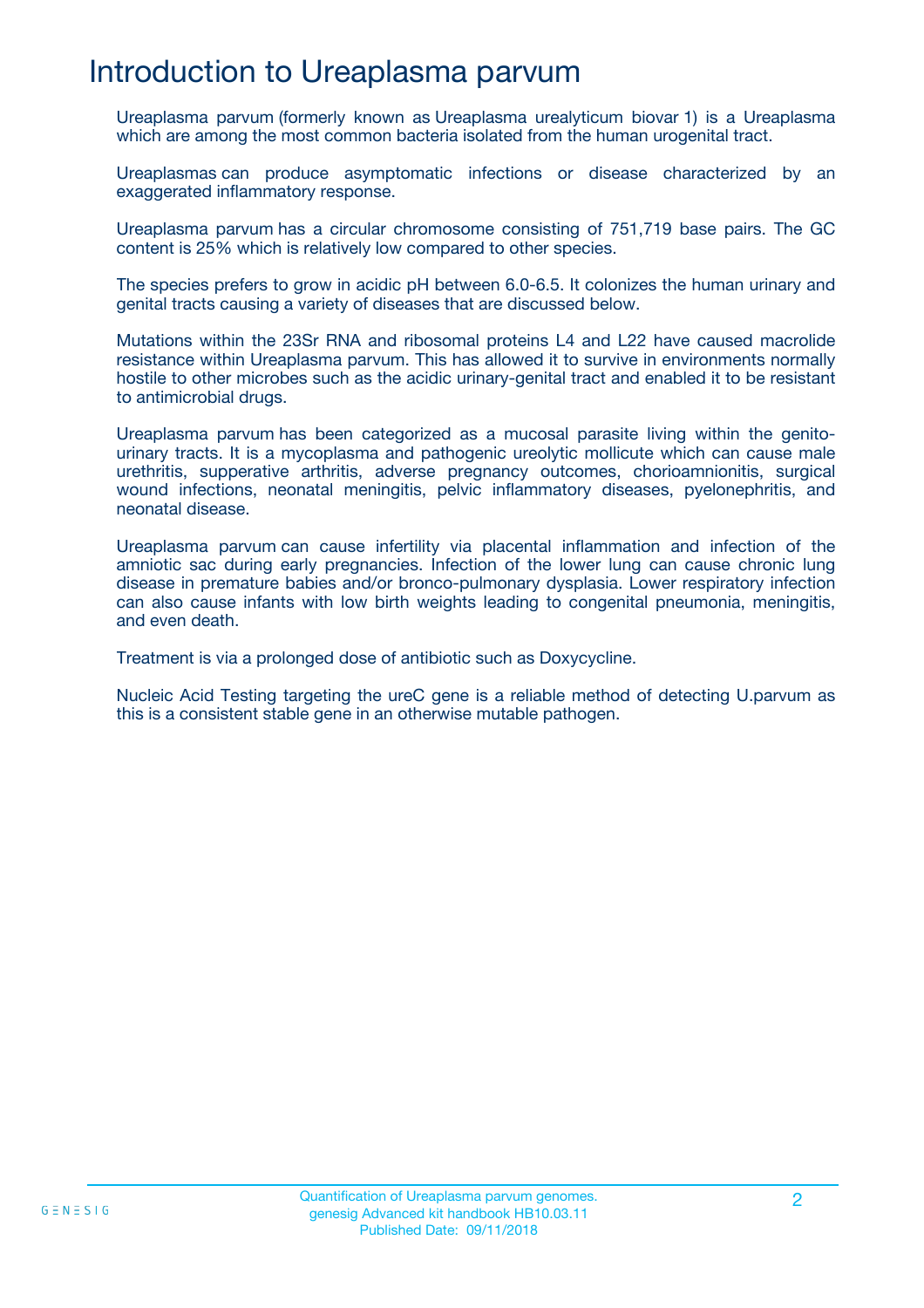## **Specificity**

The Primerdesign genesig Kit for Ureaplasma parvum (U.parvum) genomes is designed for the in vitro quantification of U.parvum genomes. The kit is designed to have a broad detection profile. Specifically, the primers represent 100% homology with over 95% of the NCBI database reference sequences available at the time of design.

The dynamics of genetic variation means that new sequence information may become available after the initial design. Primerdesign periodically reviews the detection profiles of our kits and when required releases new versions.

If you require further information, or have a specific question about the detection profile of this kit then please send an e.mail to enquiry@primerdesign.co.uk and our bioinformatics team will answer your question.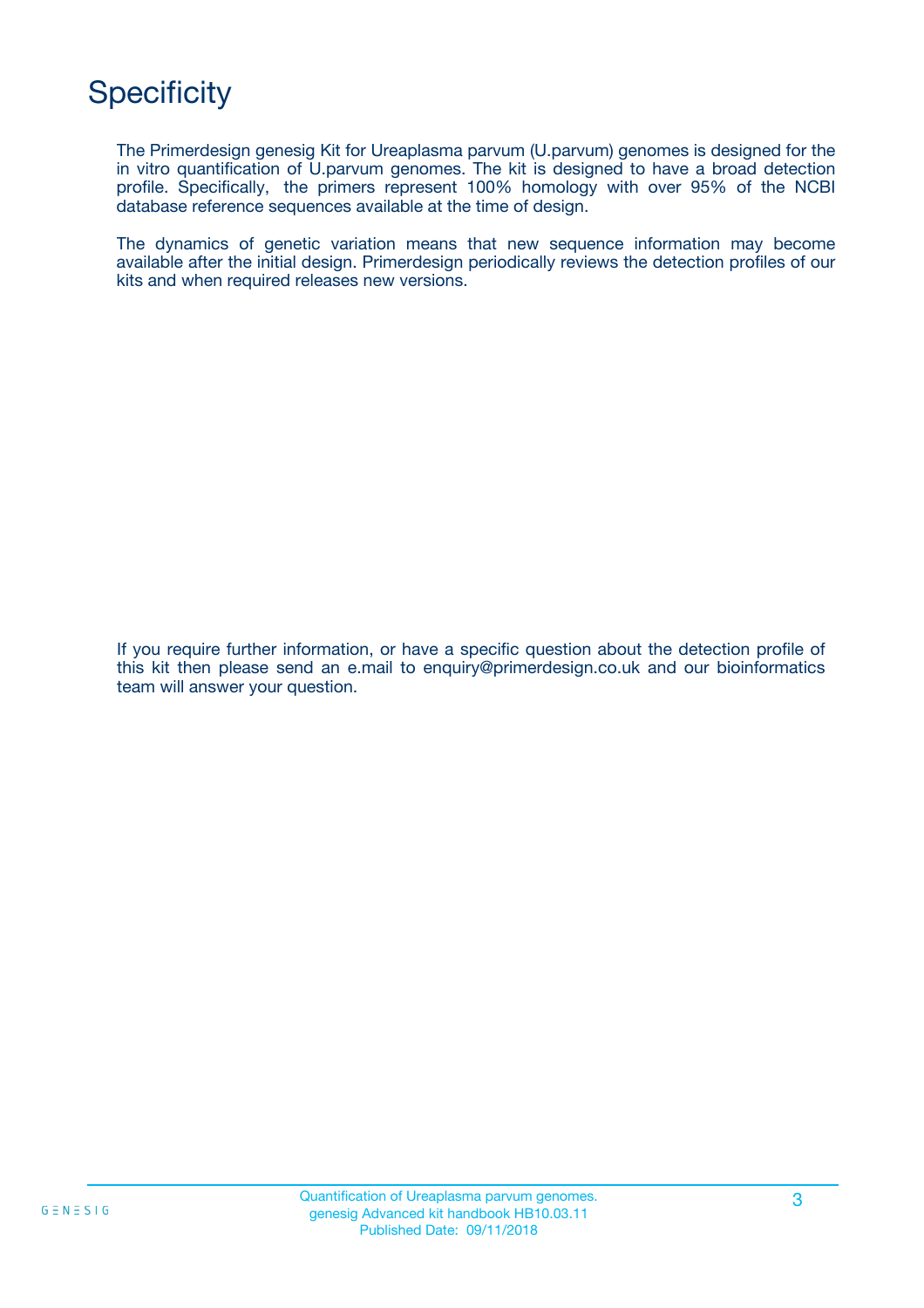## Kit contents

- **U.parvum specific primer/probe mix (150 reactions BROWN)** FAM labelled
- **U.parvum positive control template (for Standard curve RED)**
- **Internal extraction control primer/probe mix (150 reactions BROWN)** VIC labelled as standard
- **Internal extraction control DNA (150 reactions BLUE)**
- **Endogenous control primer/probe mix (150 reactions BROWN)** FAM labelled
- **RNase/DNase free water (WHITE)** for resuspension of primer/probe mixes
- **Template preparation buffer (YELLOW)** for resuspension of internal control template, positive control template and standard curve preparation

### Reagents and equipment to be supplied by the user

#### **Real-time PCR Instrument**

#### **Extraction kit**

This kit is recommended for use with genesig Easy DNA/RNA extraction kit. However, it is designed to work well with all processes that yield high quality RNA and DNA with minimal PCR inhibitors.

#### **oasig**TM **lyophilised or Precision**®**PLUS 2X qPCR Master Mix**

This kit is intended for use with oasig or PrecisionPLUS2X qPCR Master Mix.

**Pipettors and Tips**

**Vortex and centrifuge**

#### **Thin walled 1.5 ml PCR reaction tubes**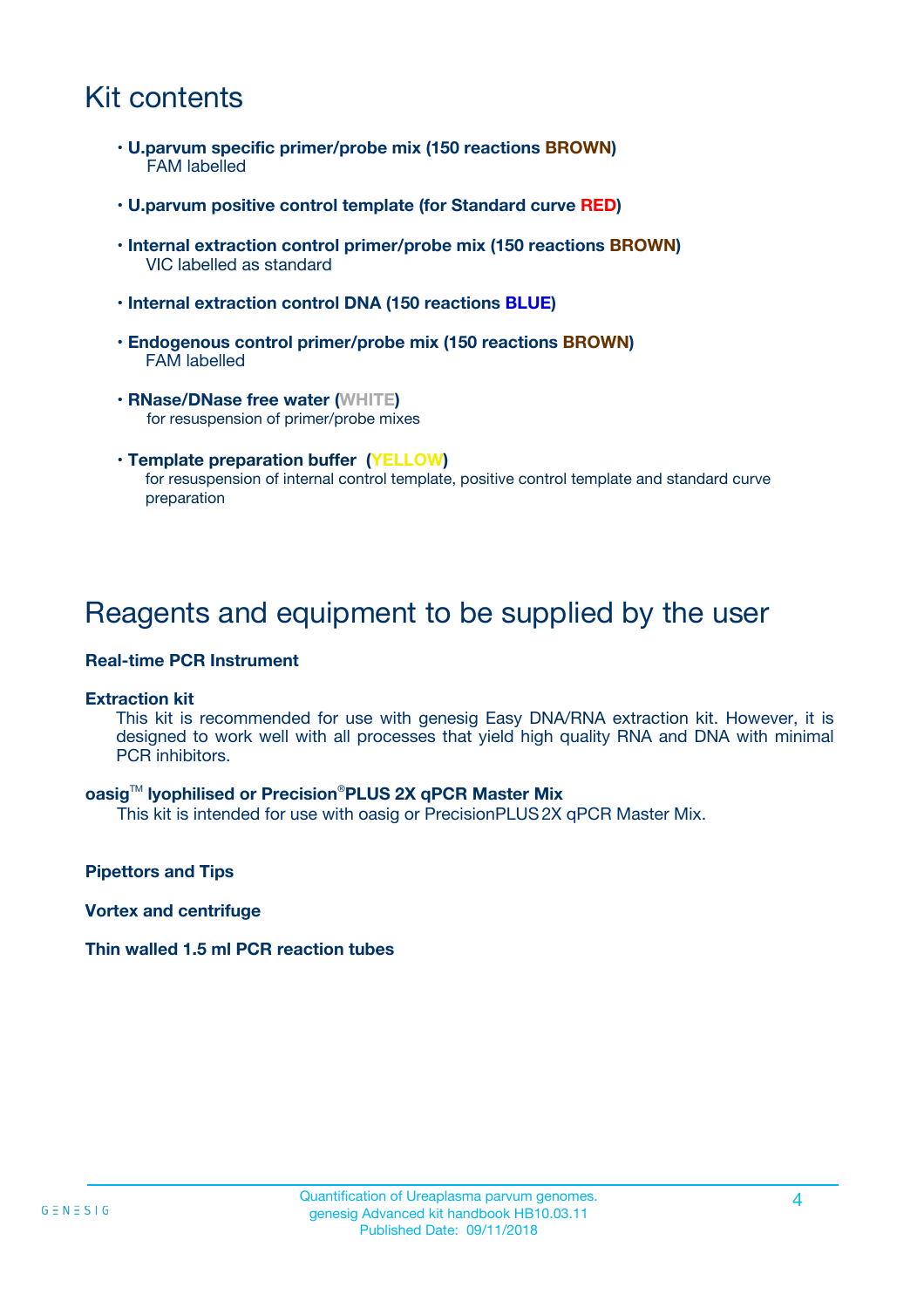### Kit storage and stability

This kit is stable at room temperature but should be stored at -20ºC on arrival. Once the lyophilised components have been resuspended they should not be exposed to temperatures above -20°C for longer than 30 minutes at a time and unnecessary repeated freeze/thawing should be avoided. The kit is stable for six months from the date of resuspension under these circumstances.

If a standard curve dilution series is prepared this can be stored frozen for an extended period. If you see any degradation in this serial dilution a fresh standard curve can be prepared from the positive control.

Primerdesign does not recommend using the kit after the expiry date stated on the pack.

### Suitable sample material

All kinds of sample material suited for PCR amplification can be used. Please ensure the samples are suitable in terms of purity, concentration, and DNA integrity (An internal PCR control is supplied to test for non specific PCR inhibitors). Always run at least one negative control with the samples. To prepare a negative-control, replace the template DNA sample with RNase/DNase free water.

### Dynamic range of test

Under optimal PCR conditions genesig U.parvum detection kits have very high priming efficiencies of >95% and can detect less than 100 copies of target template.

### Notices and disclaimers

This product is developed, designed and sold for research purposes only. It is not intended for human diagnostic or drug purposes or to be administered to humans unless clearly expressed for that purpose by the Food and Drug Administration in the USA or the appropriate regulatory authorities in the country of use. During the warranty period Primerdesign genesig detection kits allow precise and reproducible data recovery combined with excellent sensitivity. For data obtained by violation to the general GLP guidelines and the manufacturer's recommendations the right to claim under guarantee is expired. PCR is a proprietary technology covered by several US and foreign patents. These patents are owned by Roche Molecular Systems Inc. and have been sub-licensed by PE Corporation in certain fields. Depending on your specific application you may need a license from Roche or PE to practice PCR. Additional information on purchasing licenses to practice the PCR process may be obtained by contacting the Director of Licensing at Roche Molecular Systems, 1145 Atlantic Avenue, Alameda, CA 94501 or Applied Biosystems business group of the Applera Corporation, 850 Lincoln Centre Drive, Foster City, CA 94404. In addition, the 5' nuclease assay and other homogeneous amplification methods used in connection with the PCR process may be covered by U.S. Patents 5,210,015 and 5,487,972, owned by Roche Molecular Systems, Inc, and by U.S. Patent 5,538,848, owned by The Perkin-Elmer Corporation.

## Trademarks

Primerdesign™ is a trademark of Primerdesign Ltd.

genesig $^\circledR$  is a registered trademark of Primerdesign Ltd.

The PCR process is covered by US Patents 4,683,195, and 4,683,202 and foreign equivalents owned by Hoffmann-La Roche AG. BI, ABI PRISM® GeneAmp® and MicroAmp® are registered trademarks of the Applera Genomics (Applied Biosystems Corporation). BIOMEK® is a registered trademark of Beckman Instruments, Inc.; iCycler™ is a registered trademark of Bio-Rad Laboratories, Rotor-Gene is a trademark of Corbett Research. LightCycler™ is a registered trademark of the Idaho Technology Inc. GeneAmp®, TaqMan® and AmpliTaqGold® are registered trademarks of Roche Molecular Systems, Inc., The purchase of the Primerdesign™ reagents cannot be construed as an authorization or implicit license to practice PCR under any patents held by Hoffmann-LaRoche Inc.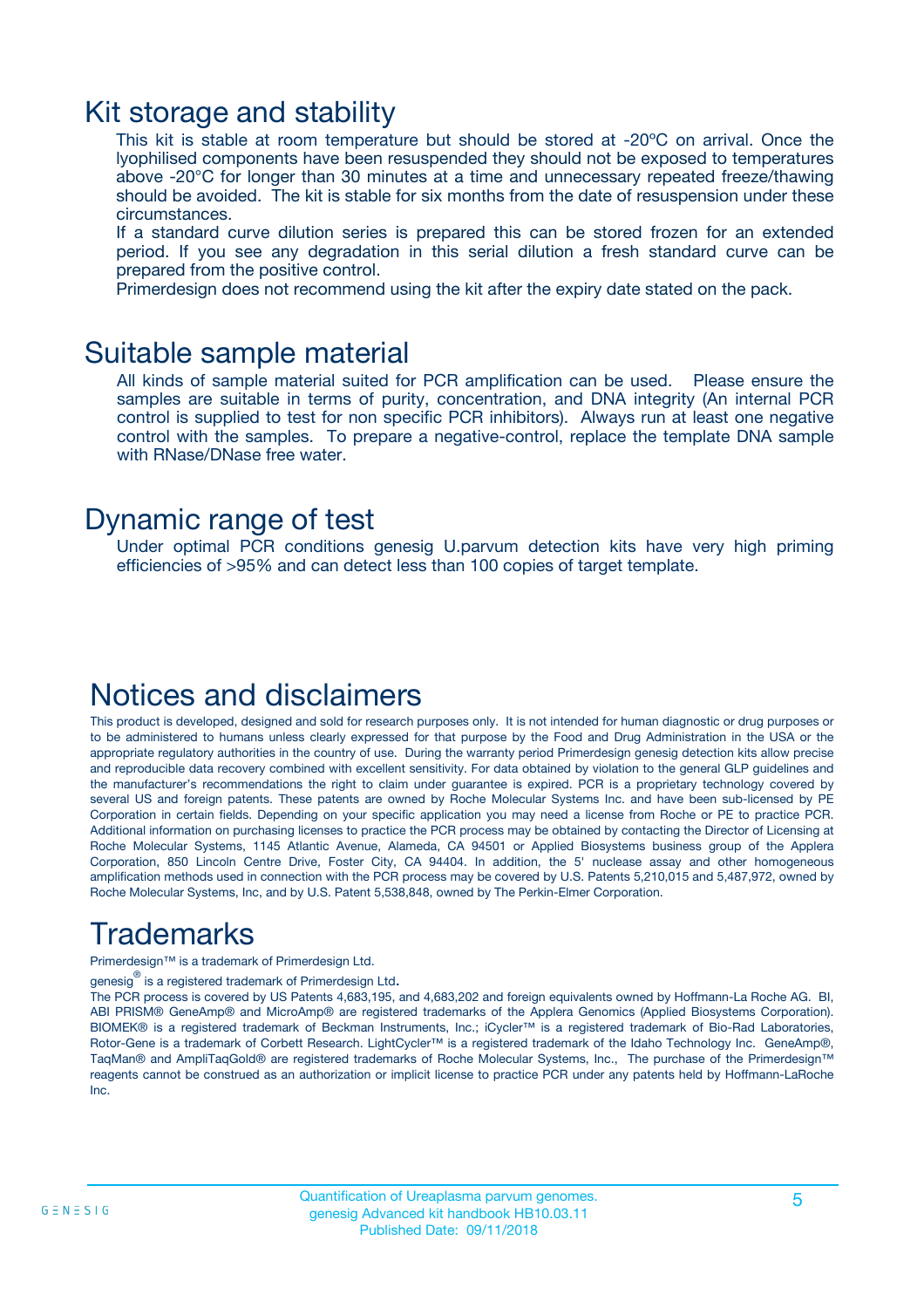### Principles of the test

#### **Real-time PCR**

A U.parvum specific primer and probe mix is provided and this can be detected through the FAM channel.

The primer and probe mix provided exploits the so-called TaqMan® principle. During PCR amplification, forward and reverse primers hybridize to the U.parvum DNA. A fluorogenic probe is included in the same reaction mixture which consists of a DNA probe labeled with a 5`-dye and a 3`-quencher. During PCR amplification, the probe is cleaved and the reporter dye and quencher are separated. The resulting increase in fluorescence can be detected on a range of qPCR platforms.

#### **Positive control**

For copy number determination and as a positive control for the PCR set up, the kit contains a positive control template. This can be used to generate a standard curve of U.parvum copy number / Cq value. Alternatively the positive control can be used at a single dilution where full quantitative analysis of the samples is not required. Each time the kit is used, at least one positive control reaction must be included in the run. A positive result indicates that the primers and probes for detecting the target U.parvum gene worked properly in that particular experimental scenario. If a negative result is obtained the test results are invalid and must be repeated. Care should be taken to ensure that the positive control does not contaminate any other kit component which would lead to false-positive results. This can be achieved by handling this component in a Post PCR environment. Care should also be taken to avoid cross-contamination of other samples when adding the positive control to the run. This can be avoided by sealing all other samples and negative controls before pipetting the positive control into the positive control well.

#### **Negative control**

To validate any positive findings a negative control reaction should be included every time the kit is used. For this reaction the RNase/DNase free water should be used instead of template. A negative result indicates that the reagents have not become contaminated while setting up the run.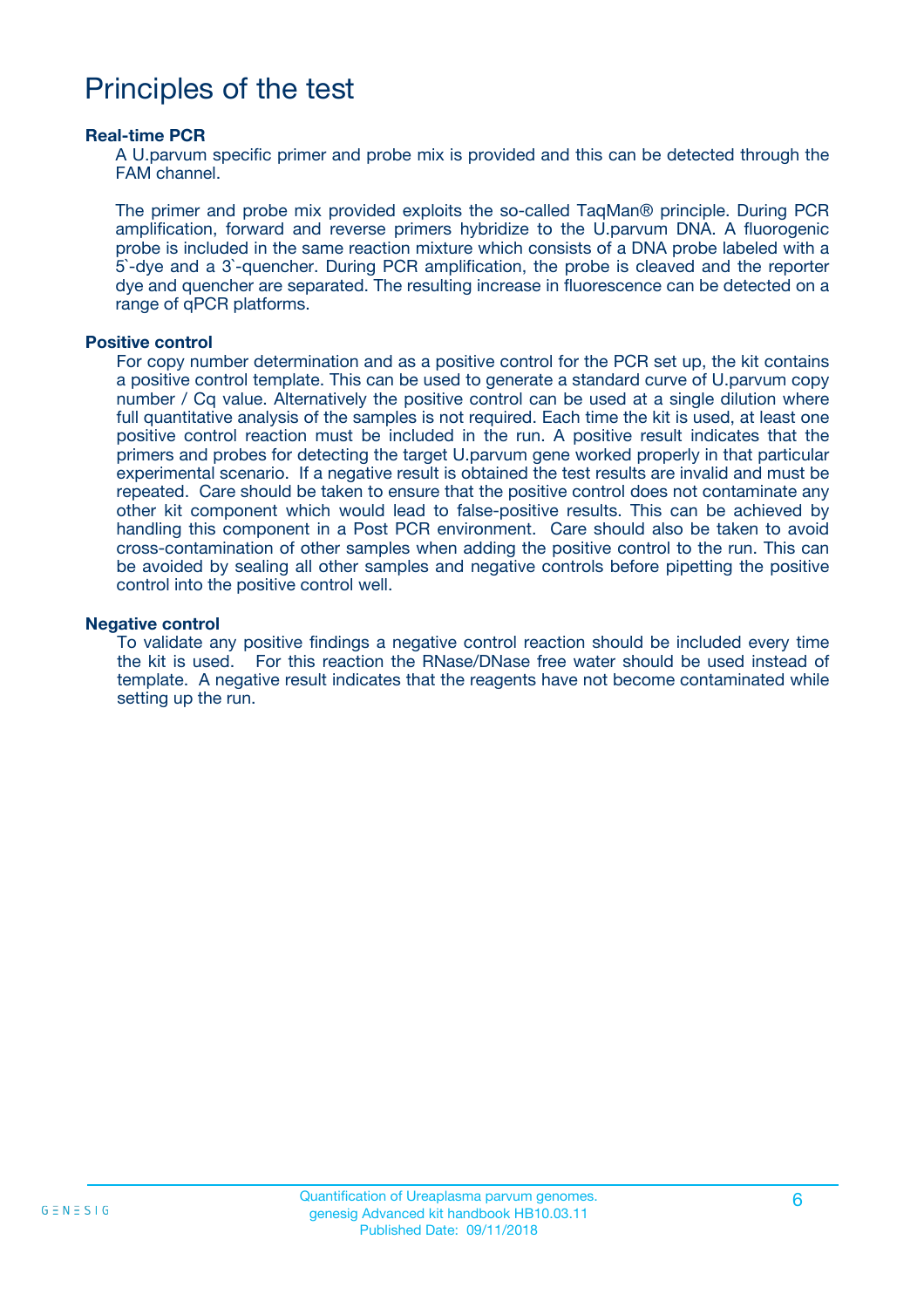#### **Internal DNA extraction control**

When performing DNA extraction, it is often advantageous to have an exogenous source of DNA template that is spiked into the lysis buffer. This control DNA is then co-purified with the sample DNA and can be detected as a positive control for the extraction process. Successful co-purification and qPCR for the control DNA also indicates that PCR inhibitors are not present at a high concentration.

A separate primer and probe mix are supplied with this kit to detect the exogenous DNA using qPCR. The primers are present at PCR limiting concentrations which allows multiplexing with the target sequence primers. Amplification of the control DNA does not interfere with detection of the U.parvum target DNA even when present at low copy number. The Internal control is detected through the VIC channel and gives a Cq value of 28+/-3.

#### **Endogenous control**

To confirm extraction of a valid biological template, a primer and probe mix is included to detect an endogenous gene. Detection of the endogenous control is through the FAM channel and it is NOT therefore possible to perform a multiplex with the U.parvum primers. A poor endogenous control signal may indicate that the sample did not contain sufficient biological material.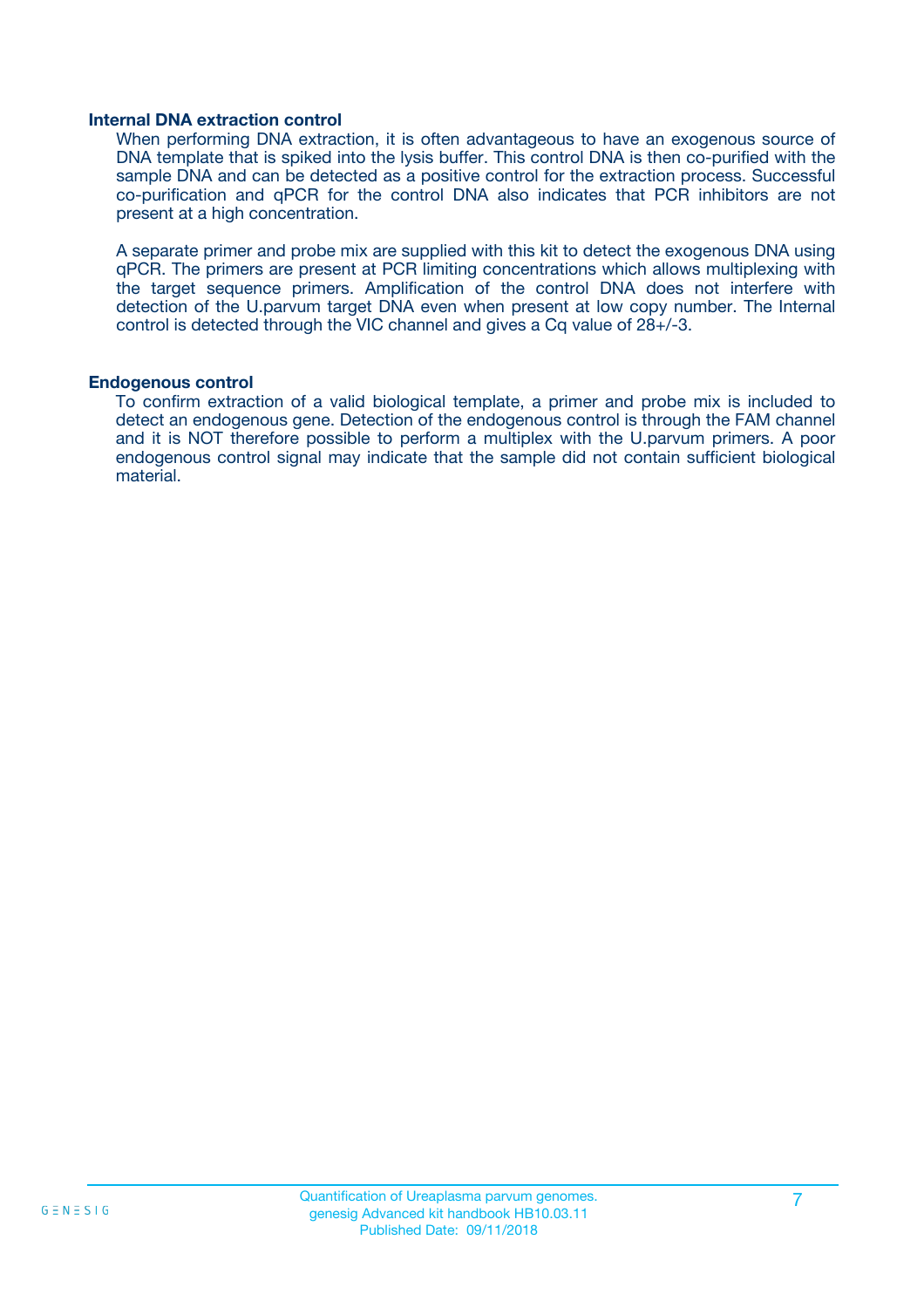### Resuspension protocol

To minimize the risk of contamination with foreign DNA, we recommend that all pipetting be performed in a PCR clean environment. Ideally this would be a designated PCR lab or PCR cabinet. Filter tips are recommended for all pipetting steps.

- **1. Pulse-spin each tube in a centrifuge before opening.** This will ensure lyophilised primer and probe mix is in the base of the tube and is not spilt upon opening the tube.
- **2. Resuspend the primer/probe mixes in the RNase/DNase free water supplied, according to the table below:**

To ensure complete resuspension, vortex each tube thoroughly.

| Component - resuspend in water                       |          |  |
|------------------------------------------------------|----------|--|
| <b>Pre-PCR pack</b>                                  |          |  |
| U.parvum primer/probe mix (BROWN)                    | $165$ µ  |  |
| Internal extraction control primer/probe mix (BROWN) | $165$ µl |  |
| Endogenous control primer/probe mix (BROWN)          | 165 µl   |  |

**3. Resuspend the internal control template and positive control template in the template preparation buffer supplied, according to the table below:** To ensure complete resuspension, vortex each tube thoroughly.

| Component - resuspend in template preparation buffer |  |  |  |
|------------------------------------------------------|--|--|--|
| <b>Pre-PCR heat-sealed foil</b>                      |  |  |  |
| Internal extraction control DNA (BLUE)               |  |  |  |
| <b>Post-PCR heat-sealed foil</b>                     |  |  |  |
| U.parvum Positive Control Template (RED) *           |  |  |  |

\* This component contains high copy number template and is a VERY significant contamination risk. It must be opened and handled in a separate laboratory environment, away from the other components.

### DNA extraction

The internal extraction control DNA can be added either to the DNA lysis/extraction buffer or to the DNA sample once it has been resuspended in lysis buffer.

**DO NOT add the internal extraction control DNA directly to the unprocessed biological sample as this will lead to degradation and a loss in signal.**

- **1. Add 4µl of the Internal extraction control DNA (BLUE) to each sample in DNA lysis/extraction buffer per sample.**
- **2. Complete DNA extraction according to the manufacturers protocols.**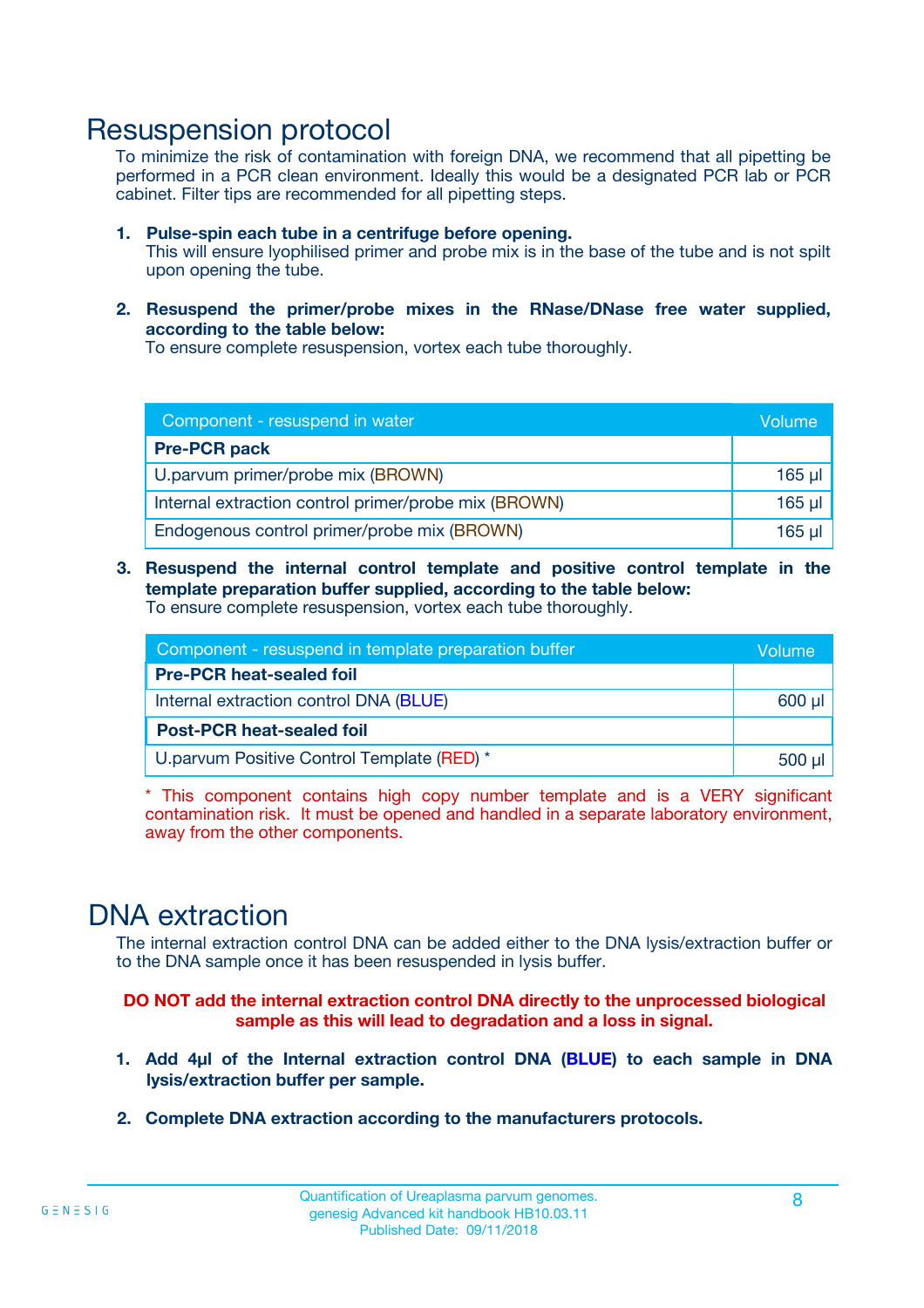## qPCR detection protocol

**1. For each DNA sample prepare a reaction mix according to the table below:** Include sufficient reactions for positive and negative controls.

| Component                                            | Volume   |
|------------------------------------------------------|----------|
| oasig or PrecisionPLUS 2X qPCR Master Mix            | $10 \mu$ |
| U.parvum primer/probe mix (BROWN)                    | 1 µI l   |
| Internal extraction control primer/probe mix (BROWN) | 1 µl     |
| <b>RNase/DNase free water (WHITE)</b>                | $3 \mu$  |
| <b>Final Volume</b>                                  | 15 µl    |

**2. For each DNA sample prepare an endogenous control reaction according to the table below (Optional):**

**This control reaction will provide useful information regarding the quality of the biological sample.**

| Component                                   | Volume   |
|---------------------------------------------|----------|
| oasig or PrecisionPLUS 2X qPCR Master Mix   | $10 \mu$ |
| Endogenous control primer/probe mix (BROWN) | 1 µI     |
| <b>RNase/DNase free water (WHITE)</b>       | $4 \mu$  |
| <b>Final Volume</b>                         | 15 µl    |

- **3. Pipette 15µl of each mix into individual wells according to your qPCR experimental plate set up.**
- **4. Prepare sample DNA templates for each of your samples.**
- **5. Pipette 5µl of DNA template into each well, according to your experimental plate set up.**

For negative control wells use 5µl of RNase/DNase free water. The final volume in each well is 20ul.

**6. If a standard curve is included for quantitative analysis, prepare a reaction mix according to the table below:**

| Component                                 | Volume   |
|-------------------------------------------|----------|
| oasig or PrecisionPLUS 2X qPCR Master Mix | 10 µl    |
| U.parvum primer/probe mix (BROWN)         | 1 µI     |
| <b>RNase/DNase free water (WHITE)</b>     | $4 \mu$  |
| <b>Final Volume</b>                       | $15 \mu$ |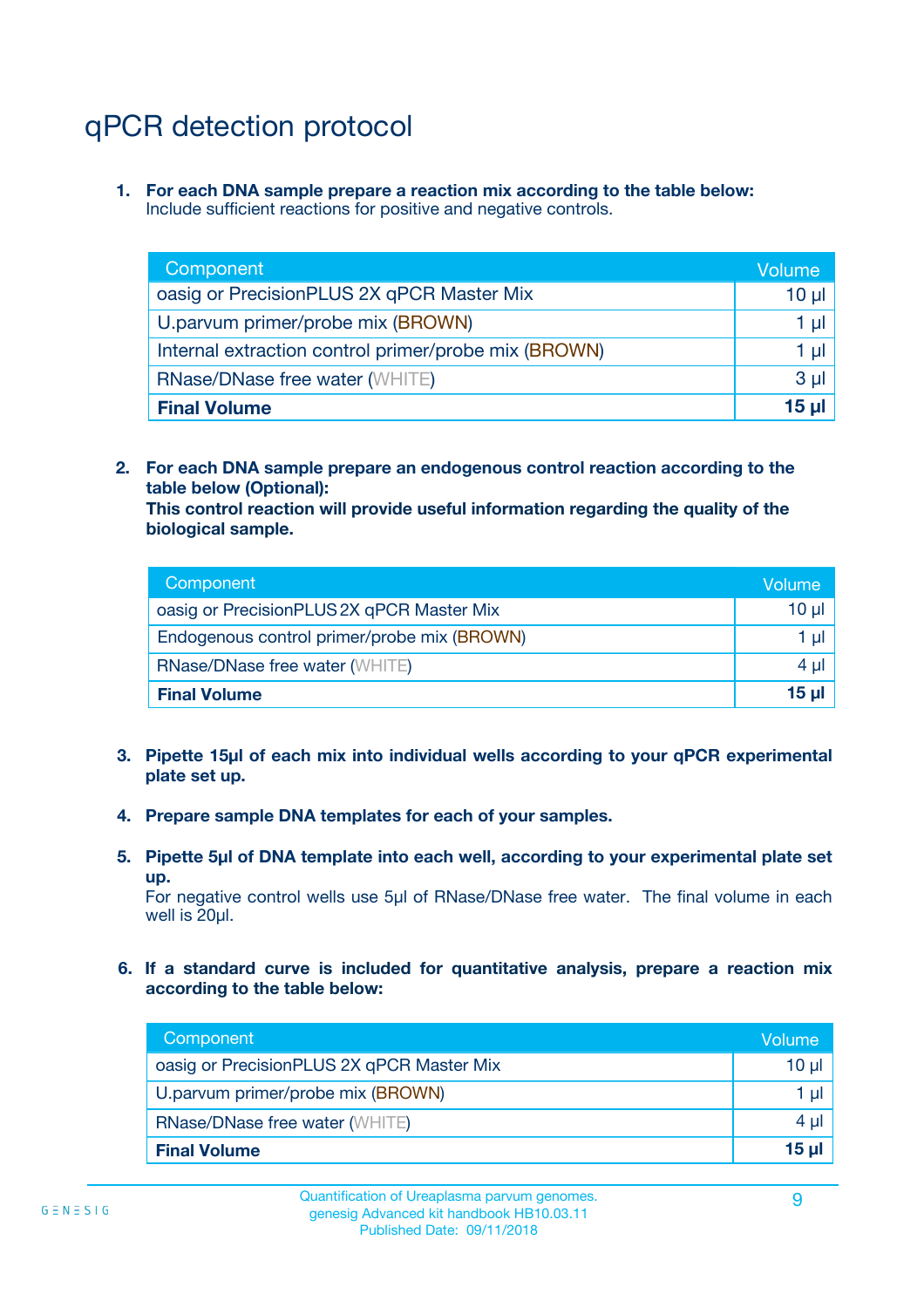#### **7. Preparation of standard curve dilution series.**

- 1) Pipette 90µl of template preparation buffer into 5 tubes and label 2-6
- 2) Pipette 10µl of Positive Control Template (RED) into tube 2
- 3) Vortex thoroughly
- 4) Change pipette tip and pipette 10µl from tube 2 into tube 3
- 5) Vortex thoroughly

Repeat steps 4 and 5 to complete the dilution series

| <b>Standard Curve</b>         | <b>Copy Number</b>     |
|-------------------------------|------------------------|
| Tube 1 Positive control (RED) | $2 \times 10^5$ per µl |
| Tube 2                        | $2 \times 10^4$ per µl |
| Tube 3                        | $2 \times 10^3$ per µl |
| Tube 4                        | $2 \times 10^2$ per µl |
| Tube 5                        | 20 per µl              |
| Tube 6                        | 2 per µl               |

**8. Pipette 5µl of standard template into each well for the standard curve according to your experimental plate set up.**

#### The final volume in each well is 20µl.

## qPCR amplification protocol

Amplification conditions using oasig or PrecisionPLUS 2X qPCR Master Mix.

|             | <b>Step</b>       | <b>Time</b>     | Temp    |
|-------------|-------------------|-----------------|---------|
|             | Enzyme activation | 2 min           | 95 °C   |
| Cycling x50 | Denaturation      | 10 <sub>s</sub> | 95 $°C$ |
|             | DATA COLLECTION * | 60 s            | 60 °C   |

\* Fluorogenic data should be collected during this step through the FAM and VIC channels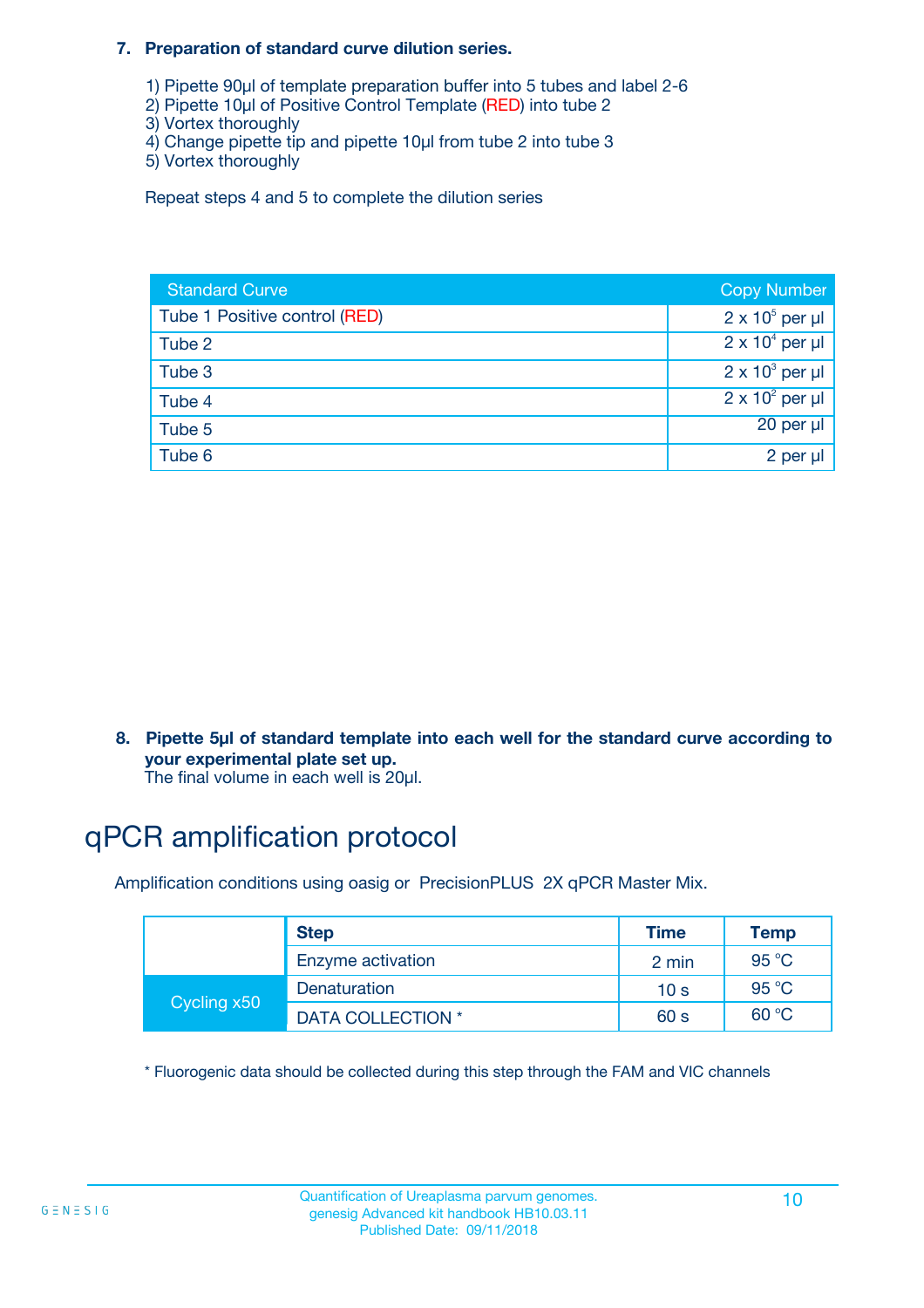## Interpretation of results

| <b>Target</b><br>(FAM) | <b>Internal</b><br>control<br>(NIC) | <b>Positive</b><br>control | <b>Negative</b><br>control | Interpretation                                                                                                  |
|------------------------|-------------------------------------|----------------------------|----------------------------|-----------------------------------------------------------------------------------------------------------------|
| $\leq 30$              | $+ 1 -$                             | ÷                          |                            | <b>POSITIVE QUANTITATIVE RESULT</b><br>calculate copy number                                                    |
| > 30                   | ٠                                   | ÷                          |                            | <b>POSITIVE QUANTITATIVE RESULT</b><br>calculate copy number                                                    |
| > 30                   |                                     | ÷                          |                            | <b>POSITIVE QUALITATIVE RESULT</b><br>do not report copy number as this<br>may be due to poor sample extraction |
|                        | ÷                                   | ÷                          |                            | <b>NEGATIVE RESULT</b>                                                                                          |
| $+ 1 -$                | $+ 1 -$                             | ÷                          | $\leq$ 35                  | <b>EXPERIMENT FAILED</b><br>due to test contamination                                                           |
| $+$ / -                | $+ 1 -$                             | ÷                          | > 35                       | $\star$                                                                                                         |
|                        |                                     | ÷                          |                            | <b>SAMPLE PREPARATION FAILED</b>                                                                                |
|                        |                                     |                            | $+$ /                      | <b>EXPERIMENT FAILED</b>                                                                                        |

Positive control template (**RED**) is expected to amplify between Cq 16 and 23. Failure to satisfy this quality control criterion is a strong indication that the experiment has been compromised.

\*Where the test sample is positive and the negative control is positive with a  $Ca > 35$ , the sample must be reinterpreted based on the relative signal strength of the two results:



If the sample amplifies  $> 5$  Cq earlier than the negative control then the sample should be reinterpreted (via the table above) with the negative control verified as negative.



If the sample amplifies  $< 5$  Cq earlier than the negative control then the positive sample result is invalidated and<br>the result should be determined  $the$  result should be inconclusive due to test contamination. The test for this sample should be repeated.